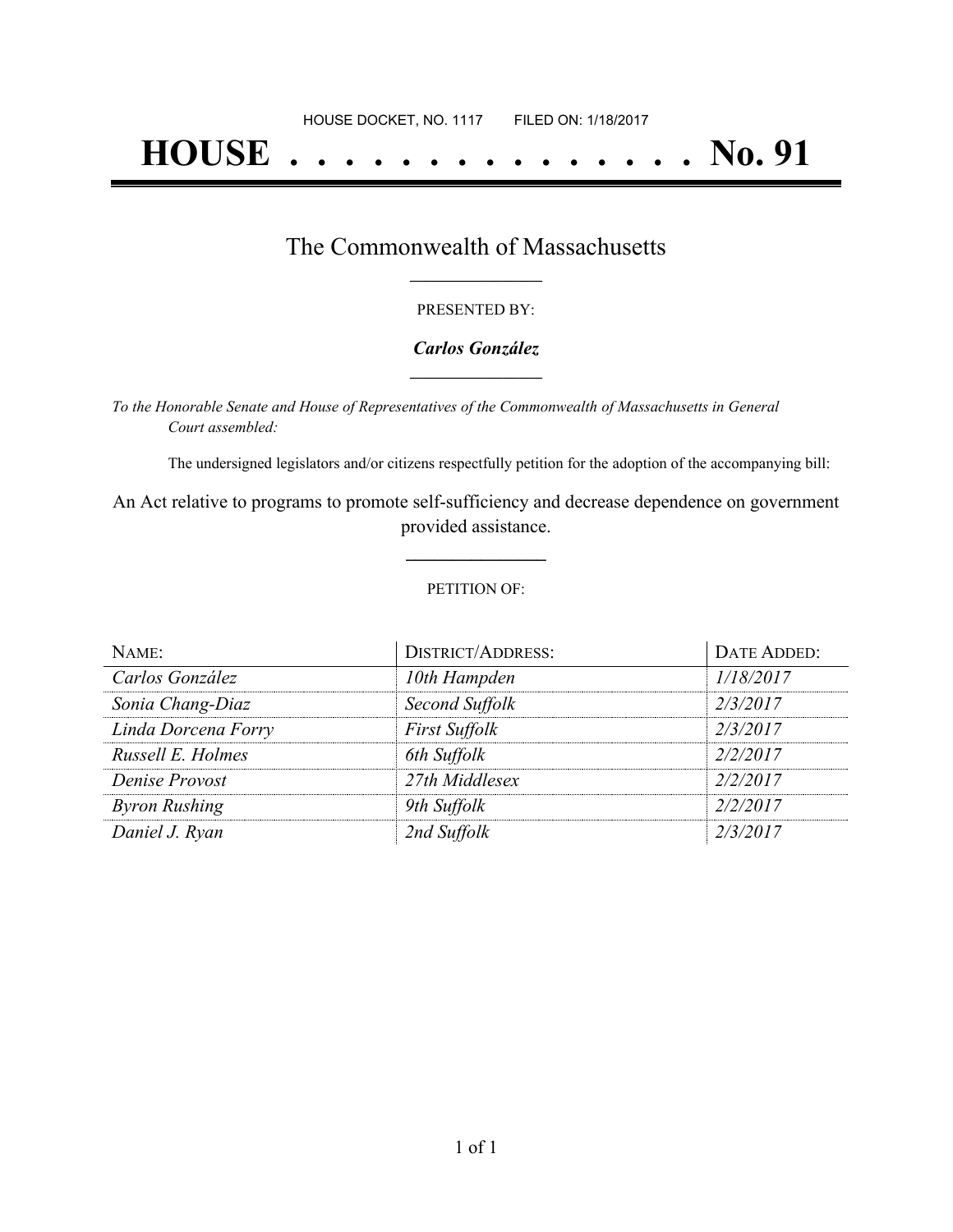# HOUSE DOCKET, NO. 1117 FILED ON: 1/18/2017 **HOUSE . . . . . . . . . . . . . . . No. 91**

By Mr. Gonzalez of Springfield, a petition (accompanied by bill, House, No. 91) of Carlos Gonzalez and others for legislation to create a self-employment assistance allowance to promote independence for needy families receiving transitional assistance. Children, Families and Persons with Disabilities.

### [SIMILAR MATTER FILED IN PREVIOUS SESSION SEE HOUSE, NO. *3379* OF 2015-2016.]

## The Commonwealth of Massachusetts

**In the One Hundred and Ninetieth General Court (2017-2018) \_\_\_\_\_\_\_\_\_\_\_\_\_\_\_**

**\_\_\_\_\_\_\_\_\_\_\_\_\_\_\_**

An Act relative to programs to promote self-sufficiency and decrease dependence on government provided assistance.

Be it enacted by the Senate and House of Representatives in General Court assembled, and by the authority *of the same, as follows:*

|  |  |  | Chapter 18 of the General Laws, as appearing in the 2012 Official Edition, is hereby |  |
|--|--|--|--------------------------------------------------------------------------------------|--|
|  |  |  |                                                                                      |  |

2 amended by inserting after section 5H the following section:-

3 Section 5I. (a) As used in this section the following terms shall, unless the context clearly

4 appears otherwise, have the following meanings:-

- 5 "Micro business", a business entity, which has its principal place of business in the
- 6 commonwealth, is independently owned and operated as a sole proprietorship, partnership or
- 7 corporation, with 5 or fewer employees in full-time positions.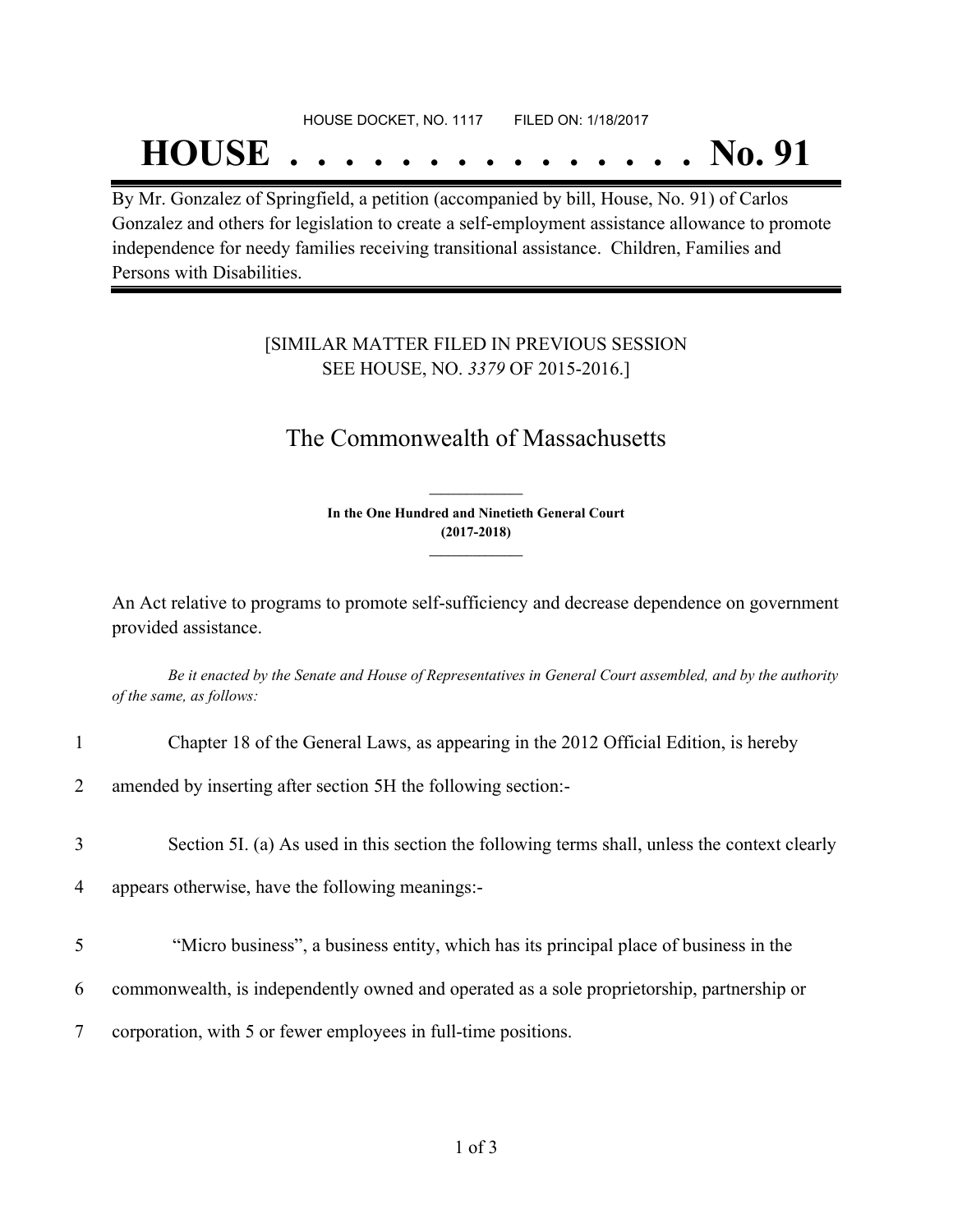"Micro business assistance allowance or self-employment assistance allowance", an allowance, payable in lieu of transitional assistance for needy families, hereinafter TANF, established or administered pursuant to the general appropriations act and the general laws, to an individual participating in TANF activities who meets the requirements of this section.

 "Self-employment assistance activities", activities, including any entrepreneurial training that the commonwealth or non-profit organizations may provide in coordination with programs of training offered by the department or its assignee, which may include business counseling, mentorship for participants, access to small business development resources, and technical assistance, approved by the department for the purpose of establishing a business and becoming self-employed.

 (b) The department shall provide for a program of self-employment assistance allowances to promote self-sufficiency and decrease dependence on government provided assistance. The weekly allowance payable under this section to an individual shall be equal to the weekly benefit amount for TANF otherwise payable under law. The allowance paid under this section shall not exceed the maximum TANF benefit amount with respect to such benefit year. No individual shall receive self-employment assistance allowances for a total of more than 26 weeks.

 (c) Eligibility for self-employment assistance allowance. The allowance described in subsection (a) shall be payable to an individual at the same interval, on the same terms, and 26 subject to the same conditions as TANF except that:

 (1) the requirements of TANF relating to availability for work, active search for work, and refusal to accept work are not applicable to such individual;

of 3